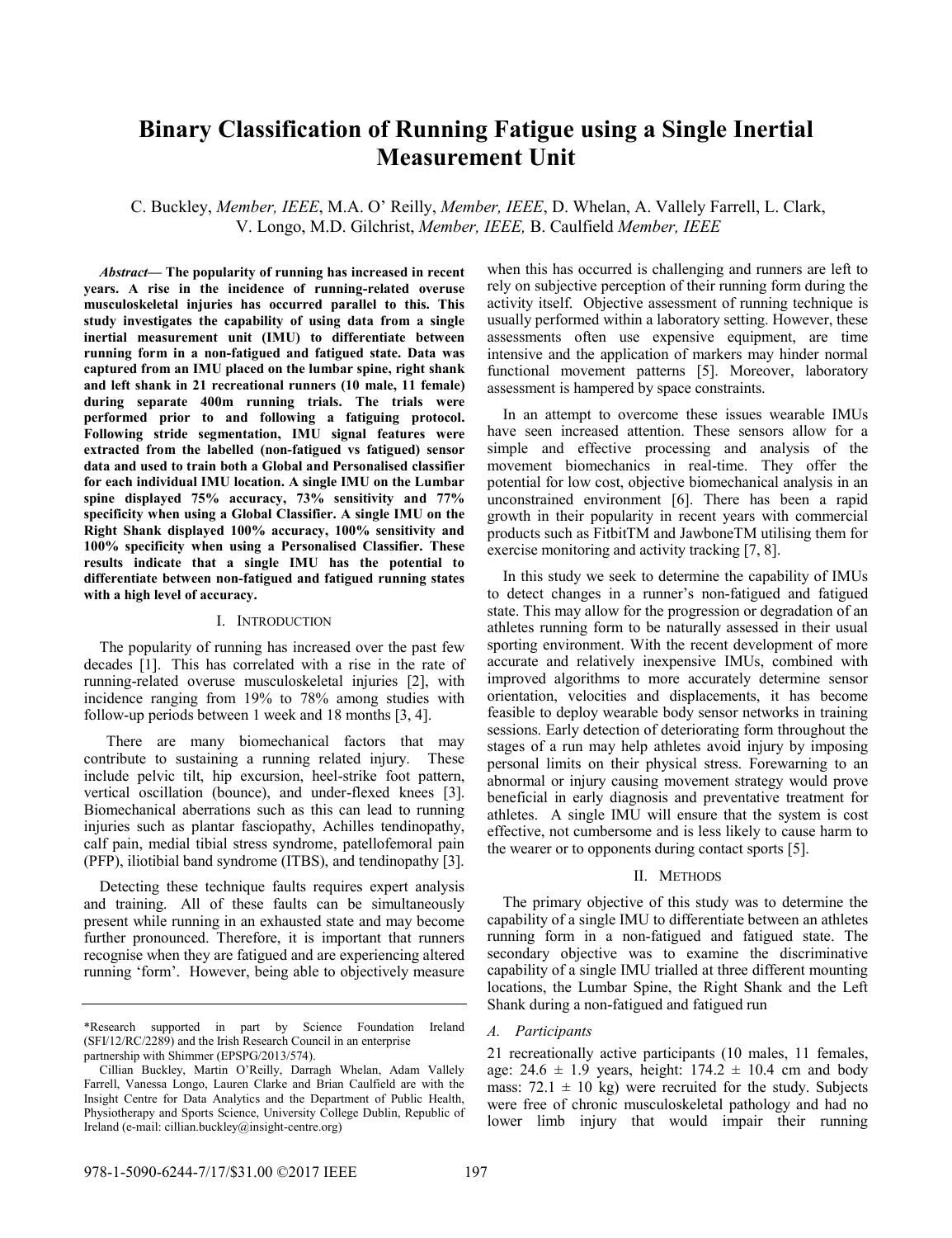

Figure 1: Location & Orientation of the Lumbar & Shank mounted IMU.

performance. Each participant signed a consent form and completed a physical activity readiness questionnaire (PAR-Q) prior to completing the study. The study protocol was reviewed and approved by the human research ethics committee in University College Dublin.

#### *B. Experimental Protocol*

A pilot study was carried out to identify an appropriate sampling rate and the required ranges for the accelerometer, gyroscope and magnetometer on the IMUs (SHIMMER, Shimmer research, Dublin, Ireland). In the pilot study data were collected at 256Hz. On arrival, the testing protocol was explained to the participant and informed consent was obtained. Testing took place on an outdoor conventional track commonly used by runners. Participants completed a 5 minute warm up including light jogging and stretching of the major muscle groups. Next, IMUs were secured to the participant at the following three locations; both shanks 2cms above the lateral malleolus and on the 5th lumbar spinous process (Figure 1).

Data were acquired from each IMU placed on the participant during separate 400m running trials that were performed prior to and following a fatiguing intervention. The participants firstly ran 400m with a natural pace matching their training 5km running speed (non-fatigued state). The Beep Test or Pacer Test protocol [9] was then used to induce fatigue [10]. Participants reported their perceived level of exertion using the Borg scale at each progressive level of the beep test. The Borg RPE is a scale for Rating of Perceived Exertion (RPE). It is a tool for estimating effort, exertion, breathlessness, and fatigue during physical work [11]. When a subject could no longer match the pace to reach the next level or when a Borg rating of 18 or higher was reported the test was terminated. A subsequent 400m run was completed within 30 seconds of completing the Beep test (fatigued state).

# *C. Data Analysis*

IMU Processing: Shimmer3 IMUs (Shimmer, Dublin, Ireland) firmware and configuration settings were set using Consensys™ software (Shimmer, Dublin, Ireland) to a sampling frequency of 256 samples/s, tri-axial accelerometer  $(\pm 8 \text{ g})$ , gyroscope  $(\pm 1000 \text{ °/s})$  and magnetometer  $(\pm 4 \text{ Ga})$  to replicate those used in recently published research [12]. Each IMU was calibrated for these specific sensor ranges using the Shimmer 9DoF Calibration application (www.shimmersensing.com/shop/shimmer-9dof-calibration).

Signal Processing: Signal processing and classification analyses were completed using MATLAB 2016b (The MathWorks, Natwick, USA). The accelerometer x, y, z, gyroscope x, y, z and magnetometer x, y, z signals were first

low pass filtered at  $fc = 5$  Hz using a Butterworth filter of order  $n = 5$  [13]. Seven additional signals were computed, comprising of Euler; Pitch, Roll and Yaw and Quaternion W, X, Y, Z, using built in algorithms on board the Shimmer IMUs. This resulted in a total of 16 signals. Grouping the vectors of the accelerometer, gyroscopic, magnetometer, Euler and quaternions signals results in a total of 31 possible signal combinations  $(C(5, r)$  where  $r = 1:5$ ).

Stride Segmentation: An adaptive algorithm based on recent similar work, for the lumbar mounted IMU [14] and for the shank sensors [15], was used to segment stride repetitions using successive heel strikes [6]. Over a 10 second sample, ≈14 strides were captured and labelled as either a non-fatigued or fatigued state sample. This results in a total of 584 extracted stride repetitions which were labelled accordingly (292 non-fatigued, 292 fatigued). Segmented strides are shown for non-fatigued (Blue) and fatigued (Red) for two sample signals in Figure 2 and 3. Notice both an overall change in the signal plot between the two states as well as increased stride variability during the fatigued state.



Figure 2: Sample Anterior-Posterior Acceleration Signal over 10 Strides during the Non-Fatigued (Blue) & Fatigued (Red) Run from the Lumbar Mounted IMU.



Figure 3 Sample Transverse Plane Angular Velocity Signal over 10 Strides during the Non-Fatigued (Blue) & Fatigued (Red) Run from the Shank Mounted IMU.

Classification: Sixteen time-domain and frequency-domain descriptive features were computed in order to describe the pattern of each of the sixteen IMU signals over each stride repetition. The features computed follow those used in recent similar work [16]. Signal features were then ranked using a Wilcoxon Rank Sum Test, in ascending order, by their statistical significance according to P value. The top 20 ranked discriminative signal features ( $P \le 0.05$ ) between the non-fatigued and fatigue stride pattern were then extracted.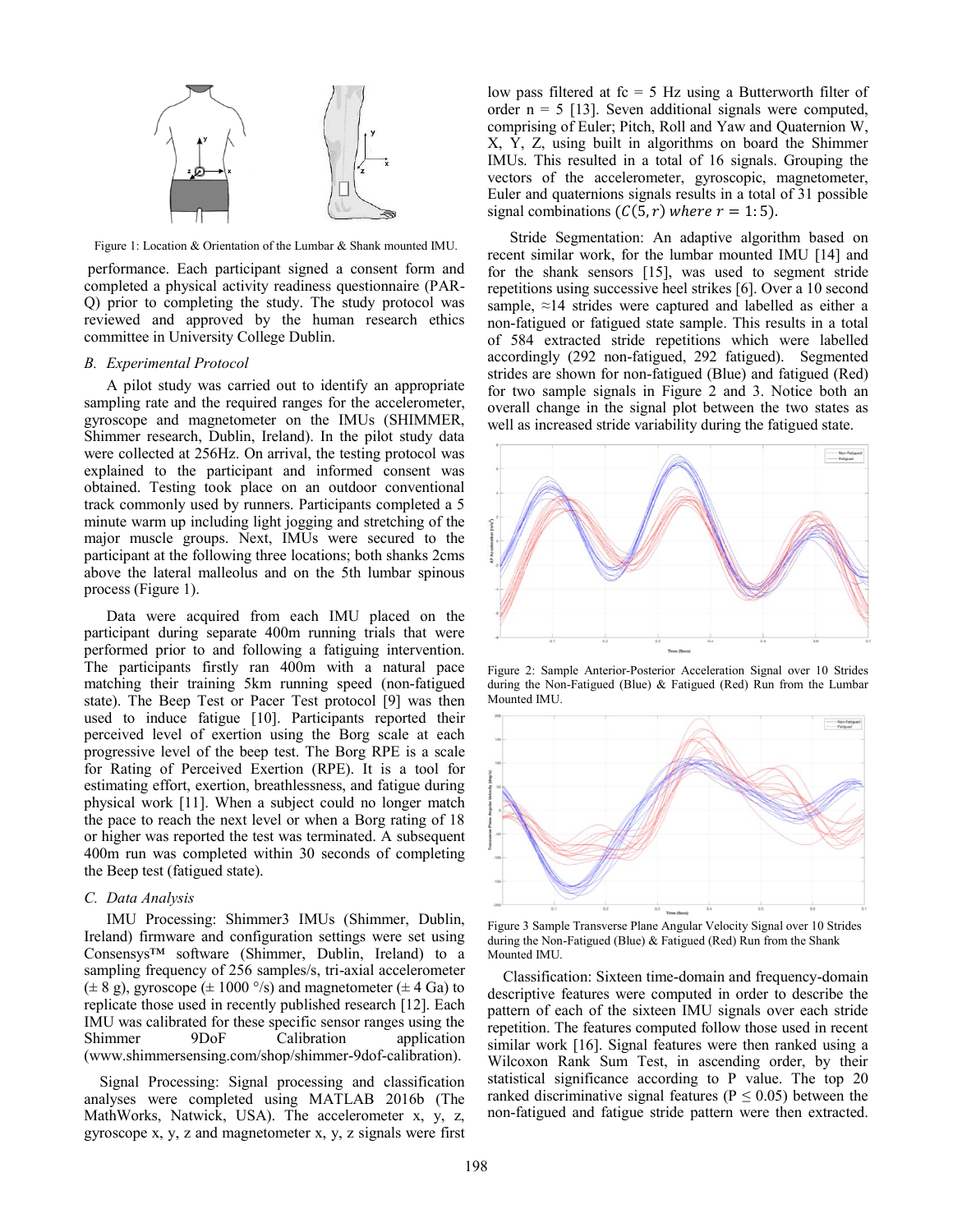TABLE 1: THE 15 SIGNAL COMBINATIONS AND PERFORMANCE MEASURES ACHIEVED USING RANDOM FOREST GLOBAL CLASSIFICATION FOR THE LUMBAR, RIGHT AND LEFT SHANK MOUNTED IMU. HIGHLIGHTED IN BOLD IS THE SIGNAL COMBINATION WITH THE HIGHEST F1 SCORE ACHIEVED AT THAT LOCATION.

|                            | Lumbar      |              |              |                           | <b>Right Shank</b> |              |              |                           | <b>Left Shank</b> |              |              |                           |
|----------------------------|-------------|--------------|--------------|---------------------------|--------------------|--------------|--------------|---------------------------|-------------------|--------------|--------------|---------------------------|
| <b>Signal Combinations</b> | Acc.<br>(%) | Sens.<br>(%) | Spec.<br>(%) | F1<br><b>Score</b><br>(%) | Acc.<br>(%)        | Sens.<br>(%) | Spec.<br>(%) | F1<br><b>Score</b><br>(%) | Acc.<br>(%)       | Sens.<br>(%) | Spec.<br>(%) | F1<br><b>Score</b><br>(%) |
| Accel.                     | 55          | 57           | 54           | 55.5                      | 62                 | 65           | 58           | 61.3                      | 46                | 51           | 42           | 46.1                      |
| Gyro.                      | 59          | 57           | 61           | 58.9                      | 47                 | 32           | 62           | 42.2                      | 46                | 48           | 44           | 45.9                      |
| Mag.                       | 54          | 57           | 52           | 54.4                      | 59                 | 51           | 68           | 58.3                      | 67                | 69           | 65           | 66.9                      |
| Euler                      | 66          | 60           | 72           | 65.5                      | 54                 | 54           | 54           | 54.0                      | 45                | 42           | 49           | 45.2                      |
| Accel., Gyro.              | 64          | 67           | 60           | 63.3                      | 59                 | 58           | 60           | 59.0                      | 48                | 52           | 44           | 47.7                      |
| Accel., Mag.               | 57          | 56           | 59           | 57.5                      | 62                 | 66           | 58           | 61.7                      | 62                | 63           | 62           | 62.5                      |
| Accel., Euler.             | 65          | 57           | 72           | 63.6                      | 55                 | 58           | 53           | 55.4                      | 45                | 44           | 46           | 45.0                      |
| Gyro., Mag.                | 53          | 50           | 56           | 52.8                      | 50                 | 53           | 47           | 49.8                      | 57                | 58           | 55           | 56.5                      |
| Gyro., Euler.              | 65          | 62           | 69           | 65.3                      | 54                 | 53           | 56           | 54.5                      | 50                | 59           | 41           | 48.4                      |
| Mag., Euler                | 61          | 61           | 61           | 61.0                      | 54                 | 52           | 55           | 53.5                      | 65                | 65           | 65           | 65.0                      |
| Accel., Gyro., Mag.        | 57          | 58           | 56           | 57.0                      | 56                 | 54           | 59           | 56.4                      | 63                | 63           | 63           | 63.0                      |
| Accel., Gyro, Euler        | 68          | 59           | 77           | 66.8                      | 65                 | 69           | 61           | 64.8                      | 41                | 44           | 46           | 45.0                      |
| Accel., Mag., Euler        | 70          | 66           | 74           | 69.8                      | 67                 | 68           | 66           | 67.0                      | 67                | 71           | 64           | 67.3                      |
| Gyro., Mag., Euler.        | 66          | 67           | 65           | 66.0                      | 53                 | 50           | 58           | 53.7                      | 58                | 60           | 56           | 57.9                      |
| Accel., Gyro., Mag., Euler | 75          | 73           | 77           | 74.9                      | 70                 | 75           | 65           | 69.6                      | 60                | 58           | 62           | 59.9                      |

The Random-Forests method was firstly employed to perform classification [17]. A total of 128 trees were used for each classifier, decided as an appropriate value to balance system efficiency and accuracy. Binary classification was used to establish how effectively each individual IMU could distinguish between a non-fatigued and a fatigued running state.

Global classification was evaluated using leave-onesubject-out-cross-validation, LOSOCV [18] for each of the possible thirty-one combinations of IMU signals. Combinations which contained Quaternion Signal features were subsequently disregarded due to early trends which showed inaccurate results when included. The remaining 15 possible signal combinations (Table 1) for the Lumbar, Right Shank and Left Shank respectively were used for classification and ranked based on greater Accuracy, Sensitivity and Specificity measures and resulting F1 score, computed according to the below formulae.

1. 
$$
Accuracy = \frac{TP + TN}{TP + FP + TN + FN}
$$
  
2. 
$$
Sensitivity = \frac{TP}{TP + FN}
$$
  
3. 
$$
Specificity = \frac{TN}{TN + FP}
$$
  
4. 
$$
F1 Score = 2\left(\frac{Sensitivity \times Specificity}{Sensitivity + Specificity}\right)
$$

The quality of the Personalised exercise classification systems was established using K-Fold cross validation with 10 folds [18]. The Global Classification performance of the Random Forest classifier was also tested against three other machine learning algorithms; Support Vector Machine (SVM), K-Nearest Neighbors (KNN) and Naïve Bayes using the top performing signal combination for each location [19].

# III. RESULTS

Table 1 presents the 15 possible signal combinations tested. Accuracy, Sensitivity, Specificity and F1-score percentages achieved for each subset of signals are given using Random Forest LOSOCV for the Lumbar, Right Shank and Left Shank mounted IMU respectively. The F1 score metric is included for comparing each combination as the accuracy score may be skewed by imbalances in the training/test data sets. The best performing combination for each location is marked in bold text.

Table 2 presents the Accuracy, Sensitivity, Specificity and F1-score percentages achieved for the Lumbar, Right Shank and Left Shank mounted IMU when using K-Fold cross validation personalised classification. A mean value along with the standard deviation is given for the 21 total participants. SVM, KNN and Naïve Bayes were also computed showing inferior or equivalent classification quality.

Table 3 presents a comparison of classification scores using the previously extracted best performing combination of signal features and used to train and evaluate the four following classification algorithms: Random Forests, SVM, KNN and Naïve Bayes. 128 trees were used for random forests classification. The parameters of the SVM and KNN data sets were left as their default values as defined in MATLAB.

TABLE 2: PERSONALISED CLASSIFICATION PERFORMANCE MEASURES USING RANDOM FOREST LOOCV CLASSIFICATION FOR THE LUMBAR, RIGHT AND LEFT SHANK MOUNTED IMU.

| $\bar{x}$ (SD))<br><b>Personalised Classification (</b> |        |                   |         |                 |  |  |  |  |  |
|---------------------------------------------------------|--------|-------------------|---------|-----------------|--|--|--|--|--|
| <b>IMU Sensor</b>                                       | Acc.   | Sens.             | Spec.   | <b>F1 Score</b> |  |  |  |  |  |
| Location                                                | (%)    | (%)               | (%)     | $\%$            |  |  |  |  |  |
| Lumbar                                                  | 89(6)  | 88(7)             | 89(6)   | 89              |  |  |  |  |  |
| Right Shank                                             | 100(0) | 100 (0)           | 100 (0) | 100             |  |  |  |  |  |
| Left Shank                                              | 99(2)  | 99 <sub>(3)</sub> | 99 (2   | 99              |  |  |  |  |  |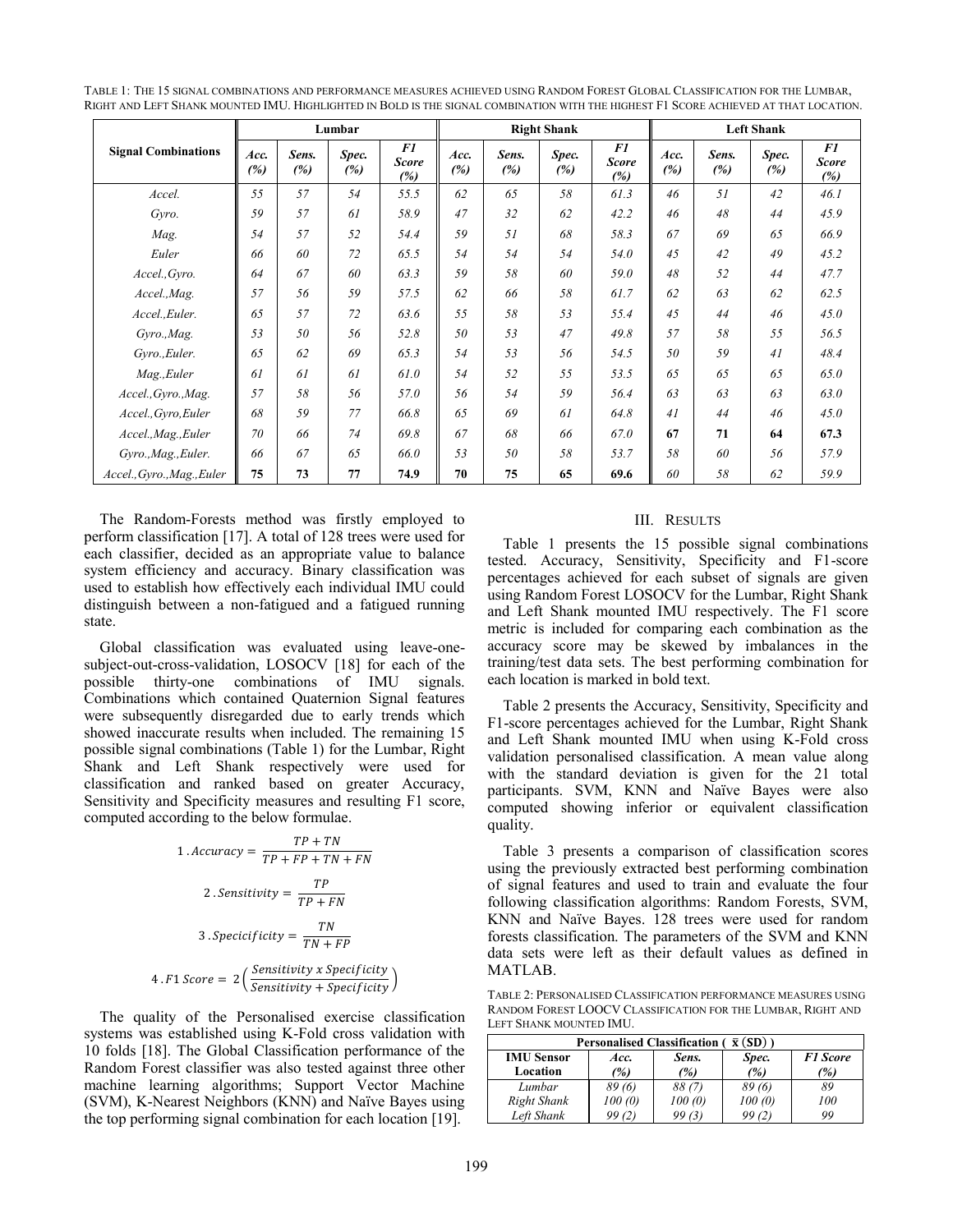*T*ABLE 3: GLOBAL CLASSIFICATION METHOD COMPARISON FOR ACCURACY, SENSITIVITY, SPECIFICITY AND F1 SCORE ACROSS EACH OF THE 3 IMU LOCATIONS.

| <b>IMU Global Classifier Comparison</b> |                      |             |              |              |                        |  |  |  |
|-----------------------------------------|----------------------|-------------|--------------|--------------|------------------------|--|--|--|
| <b>IMU</b><br>Location                  | <b>Classifier</b>    | Acc.<br>(%) | Sens.<br>(%) | Spec.<br>(%) | <b>F1 Score</b><br>(%) |  |  |  |
| Lumbar                                  | Random Forest        | 75          | 73           | 77           | 75                     |  |  |  |
|                                         | <b>SVM</b>           | 68          | 70           | 64           | 67                     |  |  |  |
|                                         | <b>KNN</b>           | 62          | 60           | 63           | 62                     |  |  |  |
|                                         | Naïve Baves          | 61          | 73           | 49           | 59                     |  |  |  |
|                                         | <b>Random Forest</b> | 70          | 75           | 65           | 70                     |  |  |  |
| Right<br><b>Shank</b>                   | <b>SVM</b>           | 66          | 68           | 64           | 66                     |  |  |  |
|                                         | <b>KNN</b>           | 53          | 59           | 47           | 52                     |  |  |  |
|                                         | Naïve Bayes          | 56          | 58           | 54           | 56                     |  |  |  |
|                                         | <b>Random Forest</b> | 67          | 71           | 64           | 67                     |  |  |  |
| Left<br><b>Shank</b>                    | <i>SVM</i>           | 66          | 62           | 72           | 67                     |  |  |  |
|                                         | <b>KNN</b>           | 50          | 54           | 46           | 50                     |  |  |  |
|                                         | Naïve Baves          | 48          | 77           | 20           | 32                     |  |  |  |

### IV. DISCUSSION

The purpose of this study was to determine if a single IMU system could classify running form between a non-fatigued and fatigued state.

Using global classification, our results showed that a single Lumbar, Right Shank or Left Shank mounted IMU is capable of distinguishing between a non-fatigued and a fatigued run with 75%, 70%, and 67% accuracy respectively. Overall results from Table 1 suggests that extracting features from the complete set of IMU signals (Accelerometer, Gyroscopic, Magnetometer and Euler) appears superior than using subsets of these signals based on the 31 combinations tested (Top 15 Shown). The extra computational overhead in this case proves beneficial towards increasing performance measures.

Results from our personalised random forest classifier (Table 2) indicate that a single Lumbar, Right Shank and Left Shank mounted IMU is capable of distinguishing between a non-fatigued and a fatigued run with 89%, 99%, and 100% accuracy respectively. In addition to producing higher levels of overall classification accuracy, personalised classifiers are more computationally efficient than global classifiers as they require less training data and memory. Disadvantages related to a personalised classifier is that data sets must be gathered and labelled from individual end users. Therefore, they are less efficient than a global classifier's "set up and go" approach.

Table 3 shows comparable results between four different global classification methods using the best ranked signal combination for each location. The Random Forest LOSOCV classification algorithm lead to optimal performance measures with an F1 score of 75%, 70% and 67% for the Lumbar, Right Shank and Left Shank mounted IMU respectively, outperforming the SVM (67, 66 67%), KNN (62, 52 50%) and Naïve Bayes (59, 56 32%) algorithms. In all cases, utilising only the best ranked signal features as selected using a Wilcoxon Rank Sum Test, which showed a high level of consistency between the non-fatigued and fatigued state, lead to improved performance measures.

The superior performance of both individual shank mounted IMUs during personalised classification (Accuracy  $\approx$  99%) when compared to the Lumbar Mounted IMU

(Accuracy  $= 89\%$ ) is possibly due to a higher intra-subject variability, between a non-fatigued and fatigued state, for the outputted shank mounted IMU signals than for the lumbar mounted IMU sensor position. For global classification the lumbar mounted IMU outperforms the shank mounted IMUs possibly due to the inter-subject variability between fatigued/non fatigued states at the lumbar spine exceeding the inter-subject variability at the shank due to greater variation in running styles at this position.

The growing availability of IMU's has led to numerous researchers exploring the capability of sensors to monitor running performance and injury prevention. While several researchers have analysed running performance using IMUs [5, 20-22], to the authors' knowledge none have assessed the capability of a single IMU in detecting changes in running form between a non-fatigued and fatigued state. It is difficult to make direct comparisons with previous research, as there is a large variance in sensor position, features investigated and classification methods. One similar study has described the capability of IMUs in classifying symmetrical and asymmetrical running styles using a single sensor worn on the upper back with up to 94% overall accuracy [5]. However, this was artificially induced during treadmill running achieved by requiring participants to run with one foot shod and one foot unshod (i.e. barefoot) as opposed to detection of fatigue onset. In this instance, taking into account the large deviations between separate strides and major shift in form that would exist due to one foot shod running, it may be expected to achieve this level of accuracy. The current study was conducted on an outdoor conventional track that may result in greater natural variability in pacing and lead to lower initial performance measures. The presence of asymmetrical stride patterns at the onset of fatigue is only one factor of running biomechanics that may be altered. Understanding further changes in intrinsic factors such as stride length, vertical oscillation and ground reaction forces between the non-fatigued and fatigued state will assist in extracting meaningful spatial and temporal features [23].

Eskofier, et al. [24] demonstrated the potential of pattern classification methods in detecting perceived running fatigue using biomechanical as well as physiological features from several body sensors data to a high level of accuracy. In this case, 20% of participant's datasets forced exclusion, as this sample of forefoot striking runners lacked a heel compression signal which provided the top performing classification features for their classification system. The study acknowledges the possibility of incorporating movement signals from inertial measurement sensors like accelerometers or gyroscopes to further enhance the fatigue classification ability of a body sensor network.

It is important to note that fatigue was induced deliberately by the beep test in this study and treated as a binary variable for classification purposes. This may be considered an unnatural way of fatiguing during an athlete's run as opposed to a more natural progressive decline in running economy over increasing time/distance [23]. However, a multi-stage shuttle run test has been shown to be a valid estimator of maximum oxygen consumption and race performance over 10km [25]. In addition, the incremental test ensures a gradual rise in work rate and heart rate and is highly reliable [9].